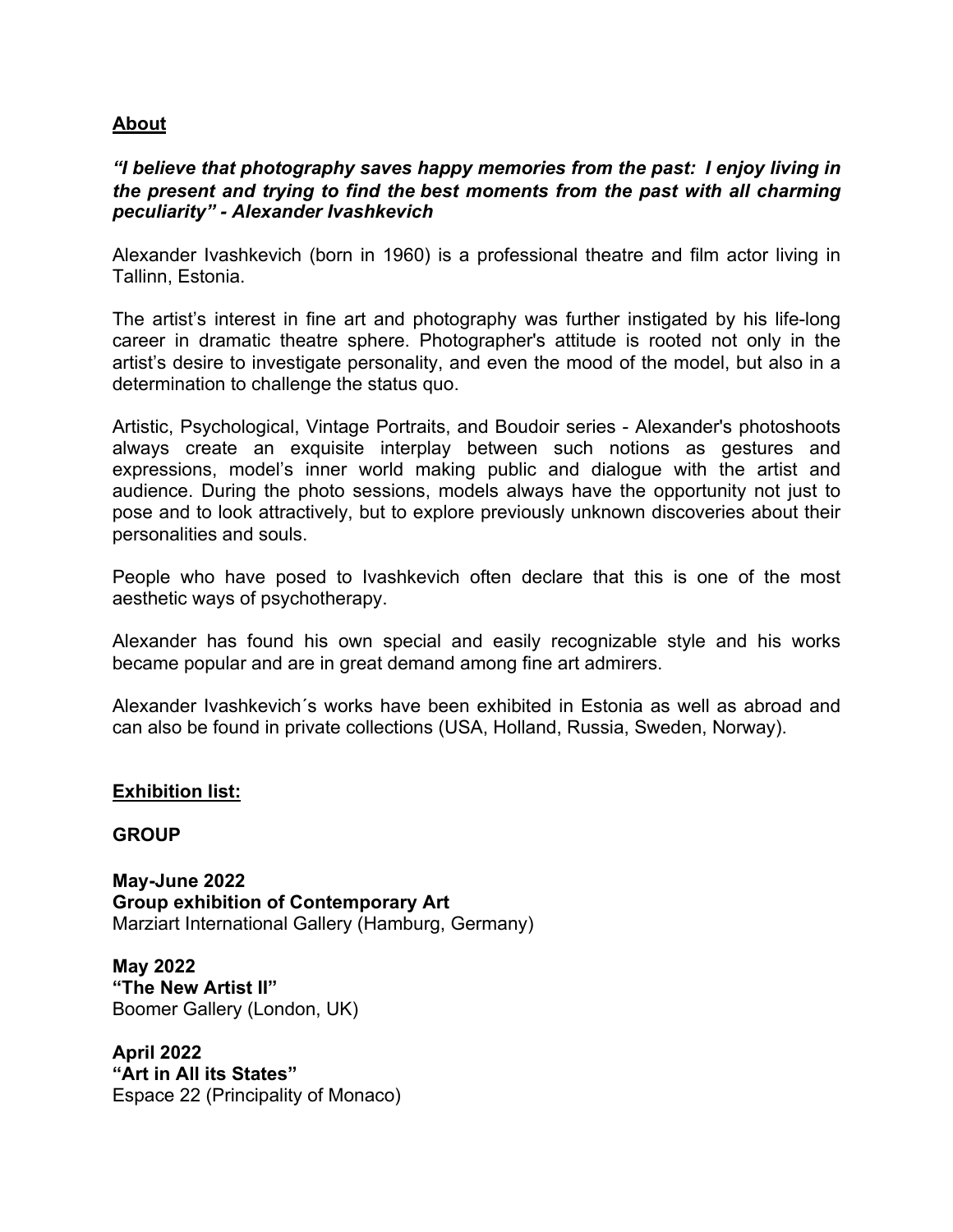**January 2022 "Cats"** Tauno Kangro Sculpture Studio (Tallinn, Estonia).

**January 2022 Group exhibition** Staapli 3 Art Gallery (Tallinn, Estonia)

**SOLO**

**February 2021 "The Silhouette in the Interior"** Tauno Kangro Sculpture studio (Tallinn, Estonia).

**March-April 2020 "Boudoir"**  Elkor Gift Shop Gallery (Riga, Latvia).

**March 2020 "Today's Look from the Past"** Russian Theater (Tallinn, Estonia).

**January 2020 "The Art of Life"** Tallinn Russian Museum (Tallinn, Estonia)

**September 2019 "Boudoir"** Mull Сhampagne Lounge (Tallinn, Estonia)

**May 2018 "The Faces of Estonian Culture"** Pskov Russian Drama Theater (Pskov, Russia)

**March 2018 "The Faces of Estonian Culture"** House of Cinema (Moscow, Russia)

**February 2018 "The Faces of Estonian Culture"** Estonian Embassy in Moscow (Moscow, Russia)

**September 2015 "The Art of Life"**  Russian Cultural Center (Tallinn, Estonia)